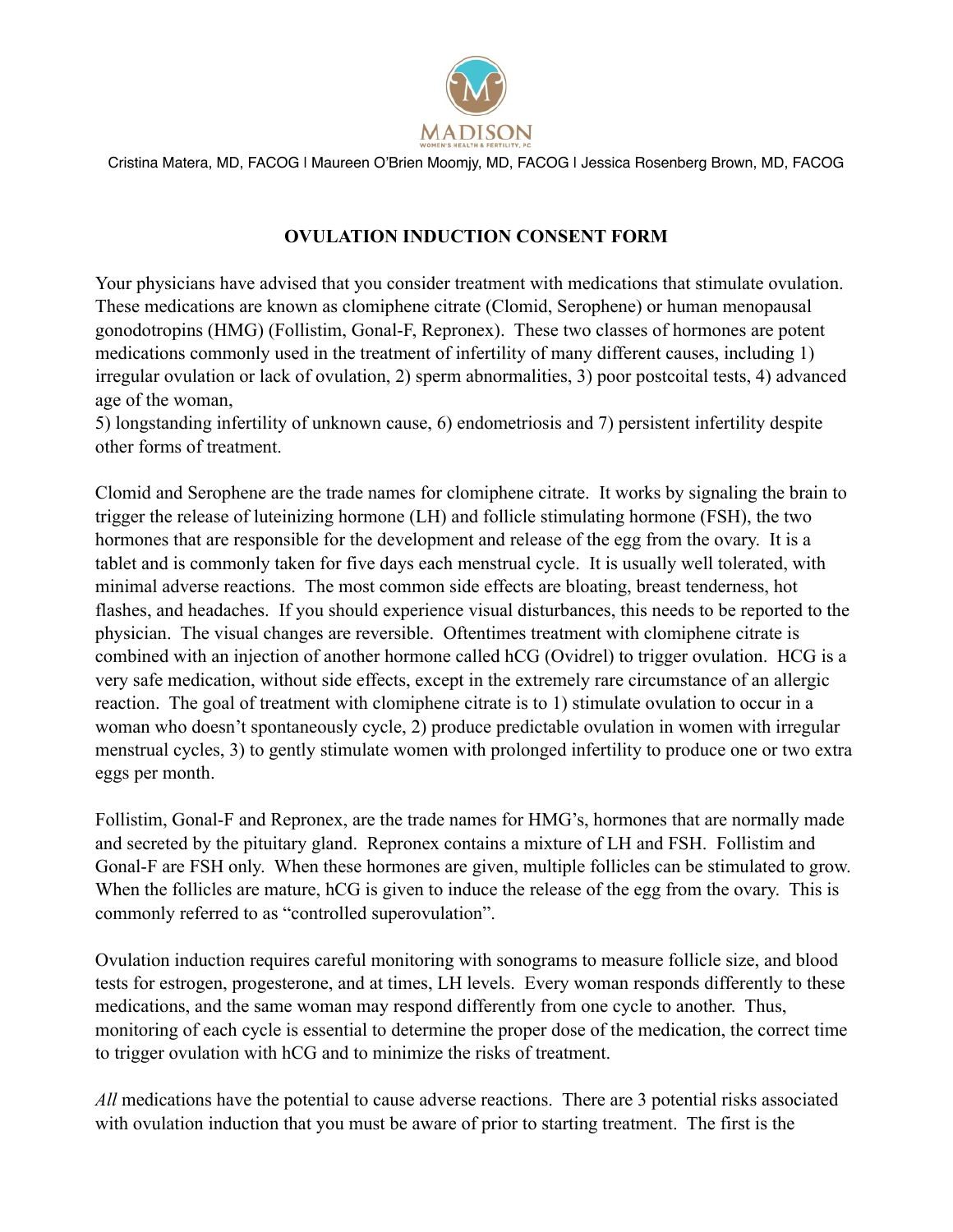

increased possibility of a multiple gestation (a pregnancy with more than 1 baby), which occurs in 5% of clomiphene citrate-induced pregnancies and approximately 20% of pregnancies conceived with HMG therapy. A twin pregnancy is often a welcome event, however it is carries a greater risk of pregnancy complications than a singleton pregnancy. When triplets or greater are conceived, the likelihood of premature delivery and other pregnancy complications are quite high. To minimize the risk of a multiple pregnancy, ultrasound monitoring is performed. If an excessive number of mature follicles are found, you may be instructed not to take the hCG (the hormone that triggers ovulation) and cancel the cycle. Unfortunately, despite all measures to minimize the likelihood of a triplet or greater gestation, it occasionally occurs. In these cases, selective fetal reduction is an option. This procedure, however, is associated with a 5% risk of losing the entire pregnancy.

The second risk associated with HMG therapy (it is exceedingly uncommon with clomiphene citrate) is a poorly understood condition called Ovarian Hyperstimulation Syndrome (OHSS). Most women who receive HMG's develop a mild degree of hyperstimulation and this is not worrisome. Severe hyperstimulation occurs infrequently (less than 1% of cases); however, it is a serious medical condition. The signs and symptoms include fluid retention with pooling of large amounts of fluid in the abdominal and lung cavities. This can result in abdominal swelling, pain, weight gain, difficulty breathing, and a decreased amount of urine production. Abnormalities in kidney function can occur. The thickening of fluid in the blood vessels increases the risk of clotting. Deaths have been reported, but are exceedingly rare. The ovaries may become quite enlarged and cause pelvic discomfort. If the pain worsens it can indicate a ruptured ovarian cyst or a twisted ovary, which may require surgery. In some cases of severe OHSS, hospitalization is required. If a pregnancy does not occur, the symptoms are self-limiting and will resolve when your period starts. The condition is often more serious and lasts longer if you become pregnant, but it will eventually resolve. There is no treatment for OHSS so our goal is to avoid it; withholding additional medications and avoiding pregnancy, thus canceling the treatment cycle in those circumstances where we feel the risks are high, accomplishes this goal. There is a relatively good correlation between excessive pre-ovulatory response to the medications and the post-ovulatory risk of being hyperstimulated. However, it may also occur in a woman who did not have an excessive number of follicles or a very high estrogen level. Although OHSS is a serious medical condition it is important to remember that it occurs infrequently, and it resolves completely over time.

Cancellation of a stimulation cycle is disappointing, however, it must be viewed positively as a means to ensure your health and to increase the chances of an uncomplicated pregnancy and a healthy baby. The next treatment cycle will be changed in a manner that will produce a more controlled ovarian response and thus increase the likelihood of a successful and healthy pregnancy.

The third concern is that of ovarian cancer, which to this day remains a theoretic (i.e., not definitely proven) increased risk in women who have used fertility medications. Since it is known that long term use of birth control pills, which block ovulation, decreases the lifetime risk of developing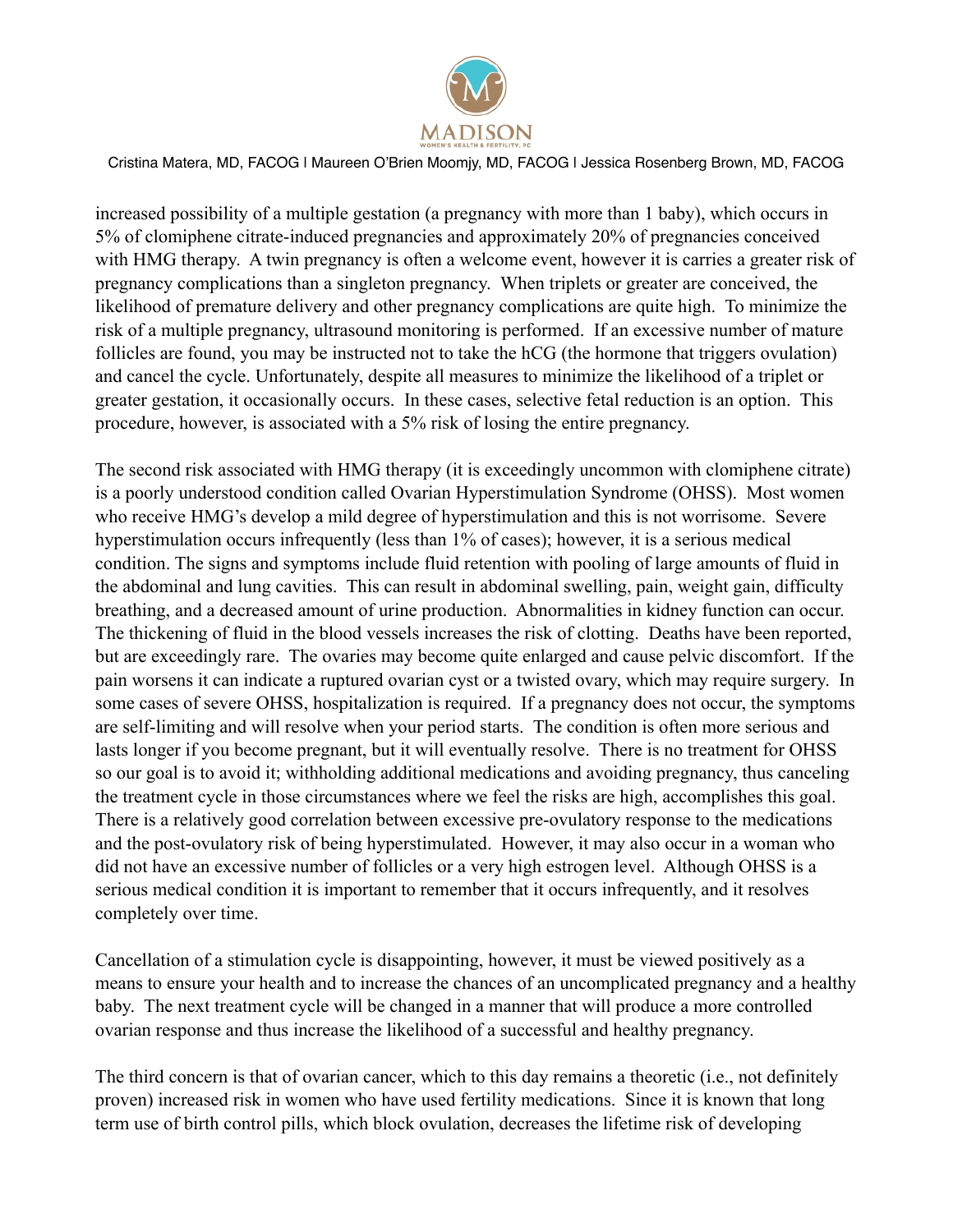

ovarian cancer, many physicians have questioned whether the additional ovarian stimulation with fertility medications may increase the chances of developing ovarian cancer in the future. Over the past 20 years numerous studies have been done to try and answer this question. Unfortunately the results are contradictory. One reason to explain the controversy is that there are so many variables that increase or decrease an individual woman's likelihood of ovarian cancer. Many of the studies include few women and do not have the power to give a definitive answer. Finally, these medications have been used for only thirty years. Most women who have taken them are still quite young. Since ovarian cancer tends to occur in women who are greater than 50 years old, we need to follow them for a lifetime to have the true answers.

A large study investigating the potential risk of ovarian cancer in women with a history of infertility and the use of various medications was recently published (6/04). In this report, 12,193 eligible subjects were evaluated for infertility treatment between 1965-1988. The women were cared for at 5 different medical centers within the United States. The follow-up of these women was completed in 1999. During this time, 45 ovarian cancers were found. When compared to the general population, the infertility patients had a 2-fold greater likelihood of developing ovarian cancer, a statistic that has been known for decades. However, the overall incidence of ovarian cancer was not elevated when comparing infertile women who received treatment with ovulation induction medications versus the infertile women who did not receive treatment. Higher rates of ovarian cancer were found in women who were followed for a longer period of time (greater than 15 years), but the results were not statistically significant, therefore not conclusive.

Once you have decided to undergo treatment with medications that stimulate ovulation, you will be given an appointment for an "Injection Teaching Session". HMG's are given as subcutaneous injections because they do not remain active if taken orally. During the teaching session you and/or your partner (or whoever will be giving you the injections) will be instructed how to mix the appropriate dose of medications and to administer the injections. Although most people are nervous about injections, everyone feels comfortable at the end of a session. Another aspect of the teaching session is to understand how our office conducts an ovulation induction cycle. Clomid is typically taken between cycle day 3 through 7. In general, HMG injections are given daily, starting on the 2<sup>nd</sup> day of a menstrual cycle (the day after your period begins). On the 6-8<sup>th</sup> day of the menstrual cycle, you will be scheduled to have the first sonogram and blood tests. In the afternoon you will call the office (before it closes at 4 pm) to get the results and receive the instructions to continue and eventually complete the treatment cycle. The results of these tests will help us determine whether we need to change the medication dose, when you should return for additional testing, and when is the appropriate time to take hCG to trigger ovulation. After the hCG is given, you will not need additional injections or sonograms. If your treatment includes inseminations, they will be scheduled the 2 days following the hCG injection. Approximately a week after ovulation, you will be seen in the office and evaluated for any signs or symptoms of hyperstimulation, to obtain a blood test for a